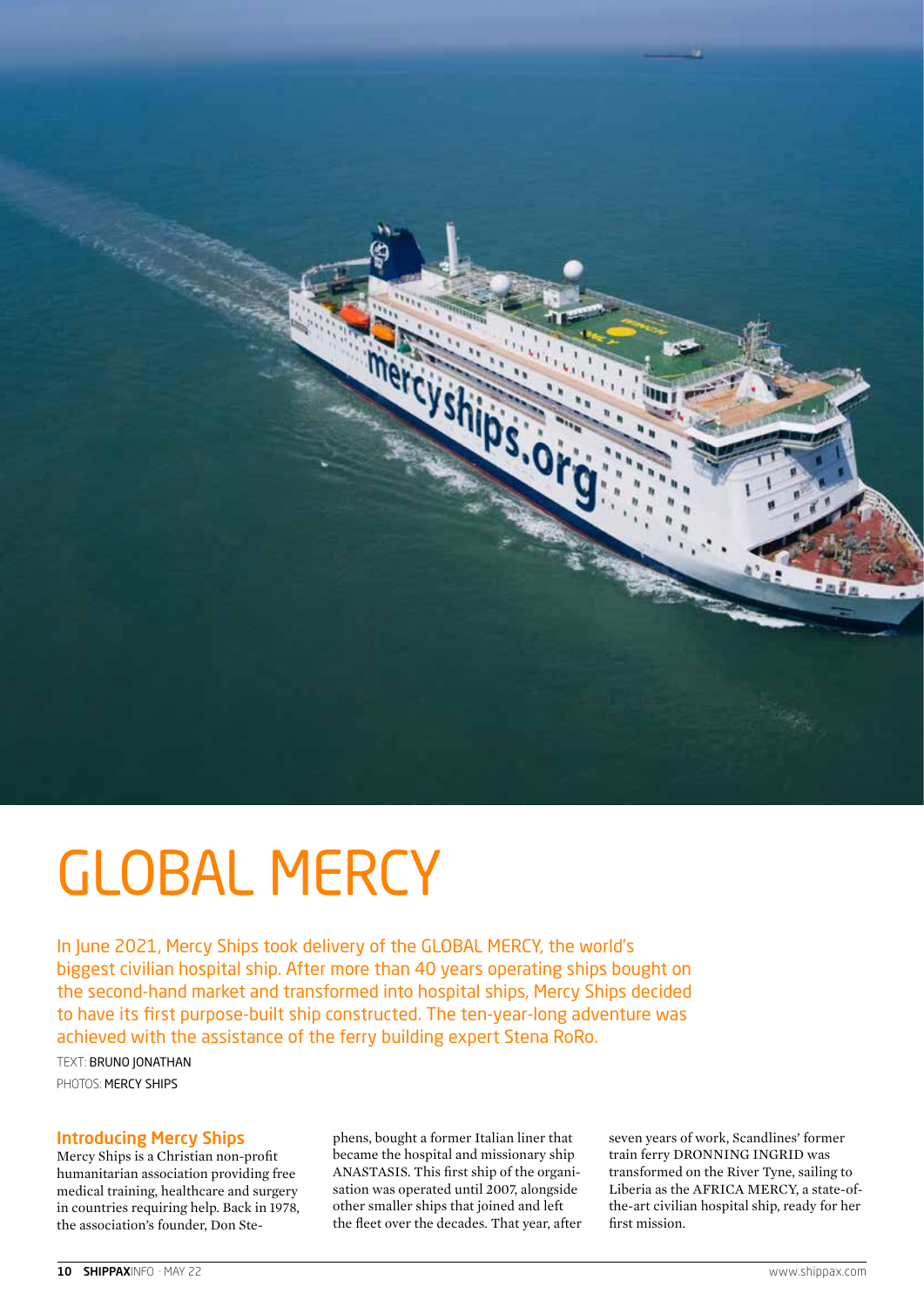

## A new ship

"As soon as we completed the AFRICA MERCY's conversion we started to think about a new ship. We already had noticed things we wanted to do differently on our next ship, but we also consulted the ship's first crews to have their feedback" explains Jim Paterson, Marine Executive Consultant in charge of the building of the GLOBAL MERCY. "Should we build our own ship? Should we buy it second hand? Or should we just drop the idea of a ship and build a barge that could be towed from port to port? After conducting feasibility studies, we decided for safety and security reasons to continue with the idea of a ship. We would this time design and build her, to avoid as many compromises we had to do with previous conversion projects".

According to Per Westling, CEO of Stena RoRo, "A shipbroker, BRS, talked to me about the project for a new ship for Mercy Ships while we were attending a name-giving ceremony in South Korea, back in 2011. At first we worked on a conversion project, before focusing on a newbuilding design."

In 2013, Mercy Ships signed an agreement with Stena RoRo to design, order, and oversee the construction of the ship in the chosen shipyard, state-owned CSSC's Tianjin Xingang shipyard in China. While Mercy Ships came with the interior layout concept, the ship's technical part is based on a design Stena had previously developed for its own fleet but didn't use: the

Seabird project. It had been superseded by the E-Flexer successful series of ropaxes, but could be used as a basis for other projects. Drawing on the expertise of Deltamarin, plans were heavily modified to comply with the specifications provided by Mercy Ships. "At the beginning it allowed us to have a starting point from which to work, but we changed it a lot" explains Per Westling. The GLOBAL MERCY was for instance optimized for a 12-knot service speed, and slightly shortened. "While working on the design of the GLOBAL MERCY, the E-Flexer project was speeding up, so we had a workforce already available. The GLOBAL MERCY was the first passenger ship built in China under our supervision, so the whole work of selecting suppliers for the ship helped us save time in finding the right ones for the E-Flexers a few months later. We kept both projects separated, however. When looking for the right shipyard for the E-Flexers, at that time we had in mind to build four plus an option for another four and so we quickly came to the conclusion that the Tianjin Xingang shipyard had already enough to deal with the GLOBAL MERCY, so we looked at other options. and we chose AVIC International in Weihai, China".

At first it was expected to be completed in 2017, but the delivery got delayed. "The project was so unique and different to what this Chinese shipyard was used to doing. Stena RoRo had warned us when we signed the contract that it probably could be significantly delayed, but we were fine with that. Our priority was quality over time, we were not much in rush" explains Jim Paterson. "There were a lot of challenges. The shipyard had only built one pair of passenger ships a decade before (the ZHONG TIE BO HAI 1 HAO & 2 HAO, also diesel-electric and ABB podpropelled vessels). They had to change the steel they were used to employing when building cargo ships. Weight management was more important for us than for their usual clients. Building a privately owned hospital ship was also totally new; it had actually never been done anywhere. Complying with the Safe Return To Port (SRtP) regulation and finding the right propulsion pods were a challenge too" remember Jim Patterson. "At some point, the workforce participating in building the GLOBAL MERCY was very low, around 50 people. This coincided with some shipyard management changes. Also, the covid pandemic came and heavily



Jim Paterson is Marine Executive Consultant at Mercy Ships, where he has been since the late 1980s, first as Chief Engineer. He was manager of the GLOBAL MERCY project through the entire design/construction process up to the maiden voyage.



Per Westling is CEO of Stena RoRo since 2011.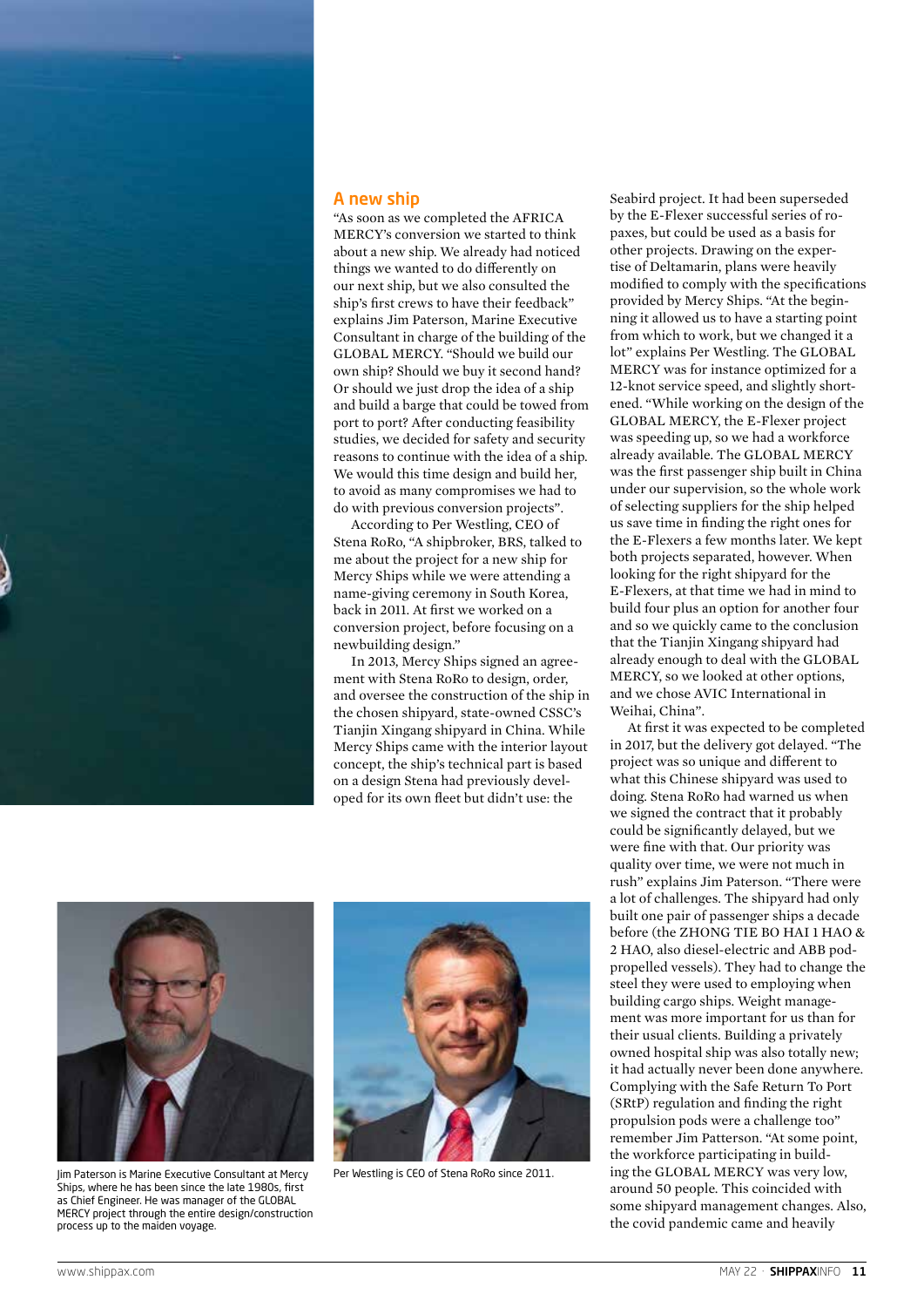

Operating room.

impacted the supply chain. But in the last one and a half years, we were glad to see the building quickly moving forward". In June 2021, the ship was finally delivered, fully paid, which is rare in the industry. "We were pleased the shipyard didn't give up", Per Westling told Shippax. "Everyone involved in this project engaged themselves a lot ; there was a lot of pride in this delivery, it was unique in many aspects".

At the end of July 2021, the GLOBAL MERCY sailed bound for Europe, where she arrived the next month. She spent the winter alongside in Antwerp, Rotterdam and the Canary Islands for final outfitting and presentation to the public. She is expected to set sail bound for Senegal in May 2022 and fully start field operations in January 2023.

#### Specific technical specifications

On the technical side, the highly distinctive operations Mercy Ships performs require specifications and features other ships rarely have. One of the more unusual aspects is that the ship is expected to sail about two-to-four weeks a year, remaining on average ten months in operation in ports in countries requiring medical assistance (without cold ironing) and 1-2 months in a shipyard for maintenance. Electrical propulsion with two ABB azipods was chosen to avoid the fitting and maintenance of engines only used for propulsion for a few days a year. Compared to the ship's size, the propulsion power is quite low: the GLOBAL MERCY's service speed is 12 knots (although capable of more). Power is produced by four 6L32

Wärtsilä engines, located in two separate rooms to comply with SRtP regulation. While alongside, only one engine is required. The low consumption and high tank capacity gives the vessel four to six months' autonomy between bunkering operations. Special attention has been paid to the hull's antifouling paint due to the long inactivity. Stena chose I-tech's Selektope to protect the underwater hull. The ship will also have onboard a professional diving team (having also other functions onboard) to clean the ship's sea chests when required.

The ship is fitted with a high airconditioning capacity due to its operation in warm areas of the world and the need to cool down most of the internal spaces. It also will need to produce up to 30 tons of water daily, used for laundry, technical and cleaning purposes.

#### State of the art hospital

Where a ferry would have one of its main garage (decks 3 and 4), the GLOBAL MERCY has a state-of-the-art hospital and training facility, spread across two levels. On deck 3 is the surgical heart of the hospital: the vessel is fitted with six operation rooms (there are five onboard the AFRICA MERCY). To assist the surgical operations, a radiology room (including X-Ray and CT-Scan), a pharmacy, a laboratory, pre-op and recovery room and a sterilization room have been installed.

Mercy Ships also aims to provide training: there is a simulation lab including virtual and augmented reality, care spaces and mannequins on deck 4. Many rooms

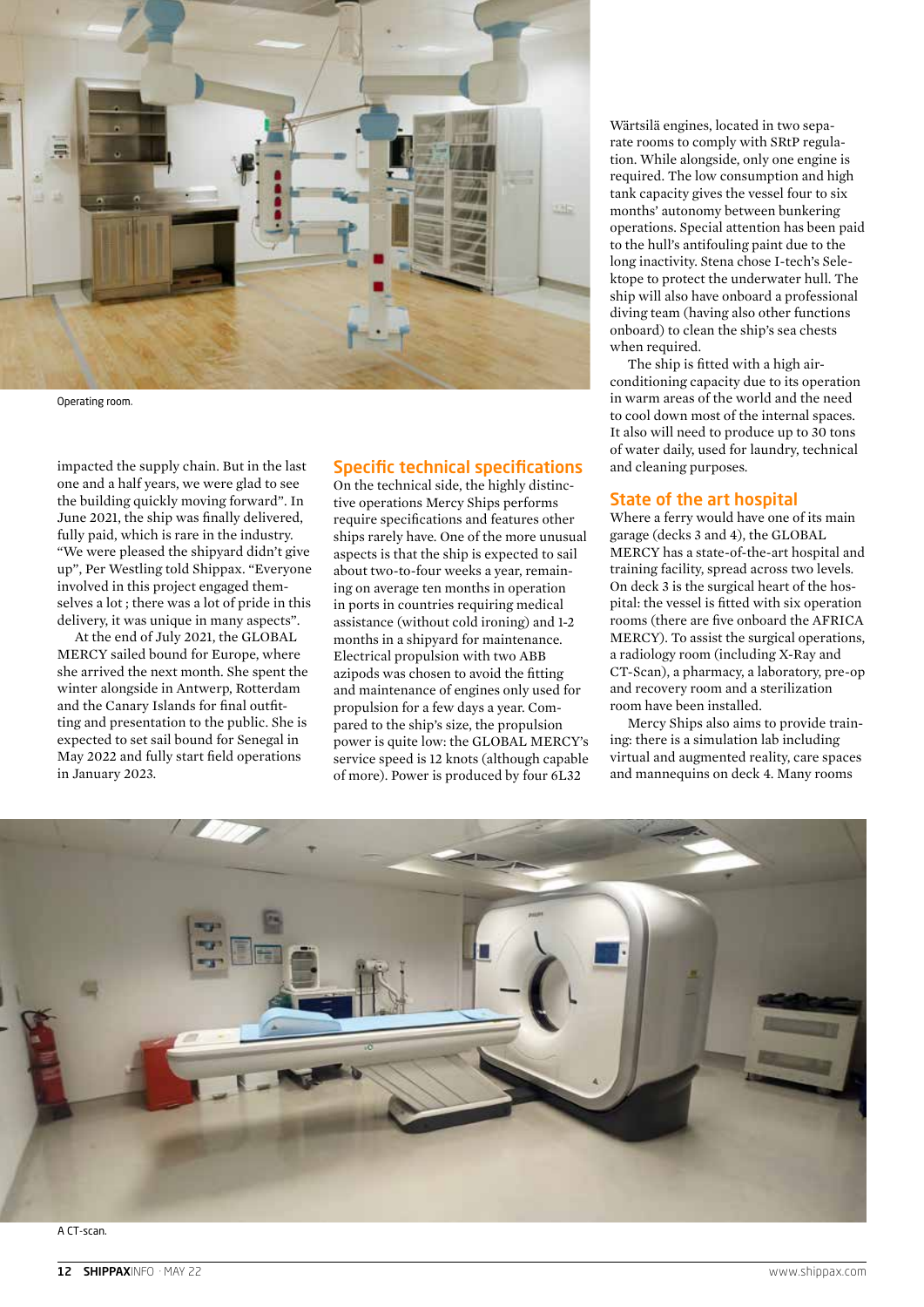are also dedicated to day medical care, there being an opthamologist, dentist - for crew only onboard as well as local patients – and a gynecologist. 200 patients can be welcomed aboard, 90 occupying ordinary care beds, seven in the intensive care unit, and 102 in acute care beds. In comparison with the AFRICA MERCY on which a large proportion of recovering patients are living in shore accomodations, visiting the ship for the medical care only, the GLOB - AL MERCY hosts patients and relatives.

## Community life

In terms of capacity, the vessel has been designed for distinct configurations. While in navigation mode, the GLOBAL MERCY can accommodate up to 500 people on board and this is reflected in the capacity of the life-saving equipment, comprising lifeboats and liferafts. When in operation, only when alongside, she is able to host up to 641 permanent crew members and relatives, 200 day-crew members and 200 patients and their families overnight.

Volunteers sometimes come with their families. Thus, the ship is equipped with a school located on deck 10 able to accom modate up to 120 children and teenagers (but most of the time between 60 and 70. Lessons are given there by level, from kindergarten to highschool, each one hav ing its dedicated classroom. While the patients and their family have their meals in the hospital, permanent and day crew members get their meals in the main dining room, occupying a third of deck 7. Nearly 3,000 meals a day will be served here when the ship will be in field service. Forward of the main dining room is the International Lounge, the ship's auditorium where weekly meetings and events or presentations are held. During the day, crew members can have a break in the café, located on decks 8 and 9 aft. Immediately forward of the café on deck 8, the shop, a post office, a bank office and a hairdresser is located. Many lounges with different purposes (meeting, family, training) are placed around the ship. There is also a chapel, a library, a gym and a pool. The GLOBAL MERCY has four main types of cabins onboard: single and double (shared) cabins, couple cabins and family cabins.

## Future plans

While equipping the GLOBAL MERCY's medical facilities, Mercy Ships reintro duced AFRICA MERCY in field service after more than two years of being stopped due to the COVID pandemic. "We are currently setting the details with a South African shipyard to perform a major



Ward.



Class room.



Academy.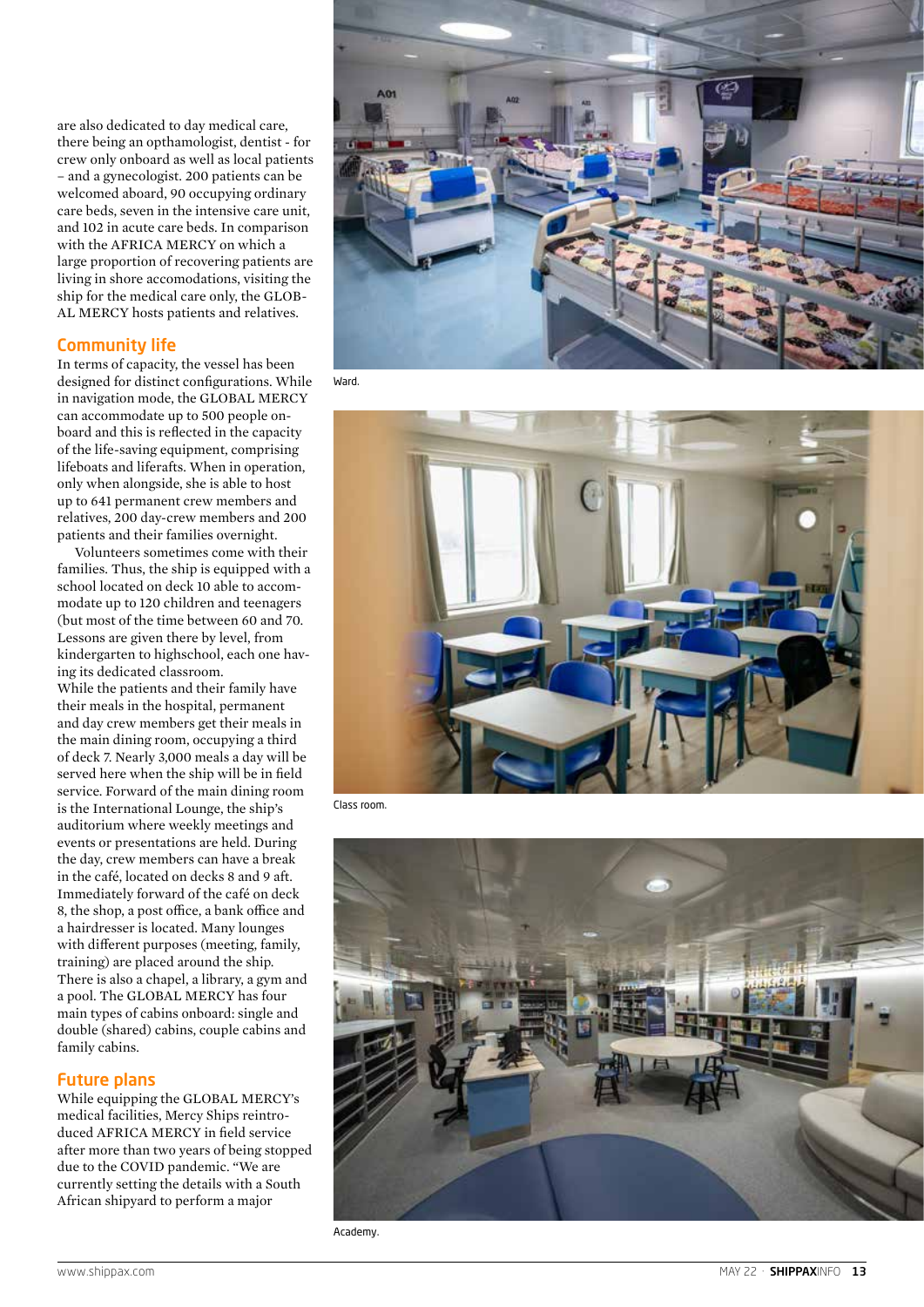

Main dining room on starboard side.



Café.





refit of the AFRICA MERCY after she completes her current mission in Senegal at the end of 2022. The project is to increase the lifetime of the ship by 15 years. The main work would be the remodeling of the galley" explains Jim Paterson.

"This project is a good example of Stenability", Per Westling says. "It's in our DNA and we are open to discuss any project where our competence can contribute to a successful outcome for our clients. We would be glad to assist Mercy Ships further in any project they might come up with, including building a sistership."

Jim Paterson adds that "of course a new ship is part of Mercy Ships internal discussions, just as it was when we were working to convert AFRICA MERCY back in 2007. We know it takes time and we need to anticipate the future. If we start within five years to work on a newbuilding, in China for instance, we would be able to use all the lessons we learnt from the GLOBAL MERCY. But we are realistic; the current worldwide situation makes it difficult to order a ship, particularly in China" he concludes.  $\blacksquare$ 

Chapel.